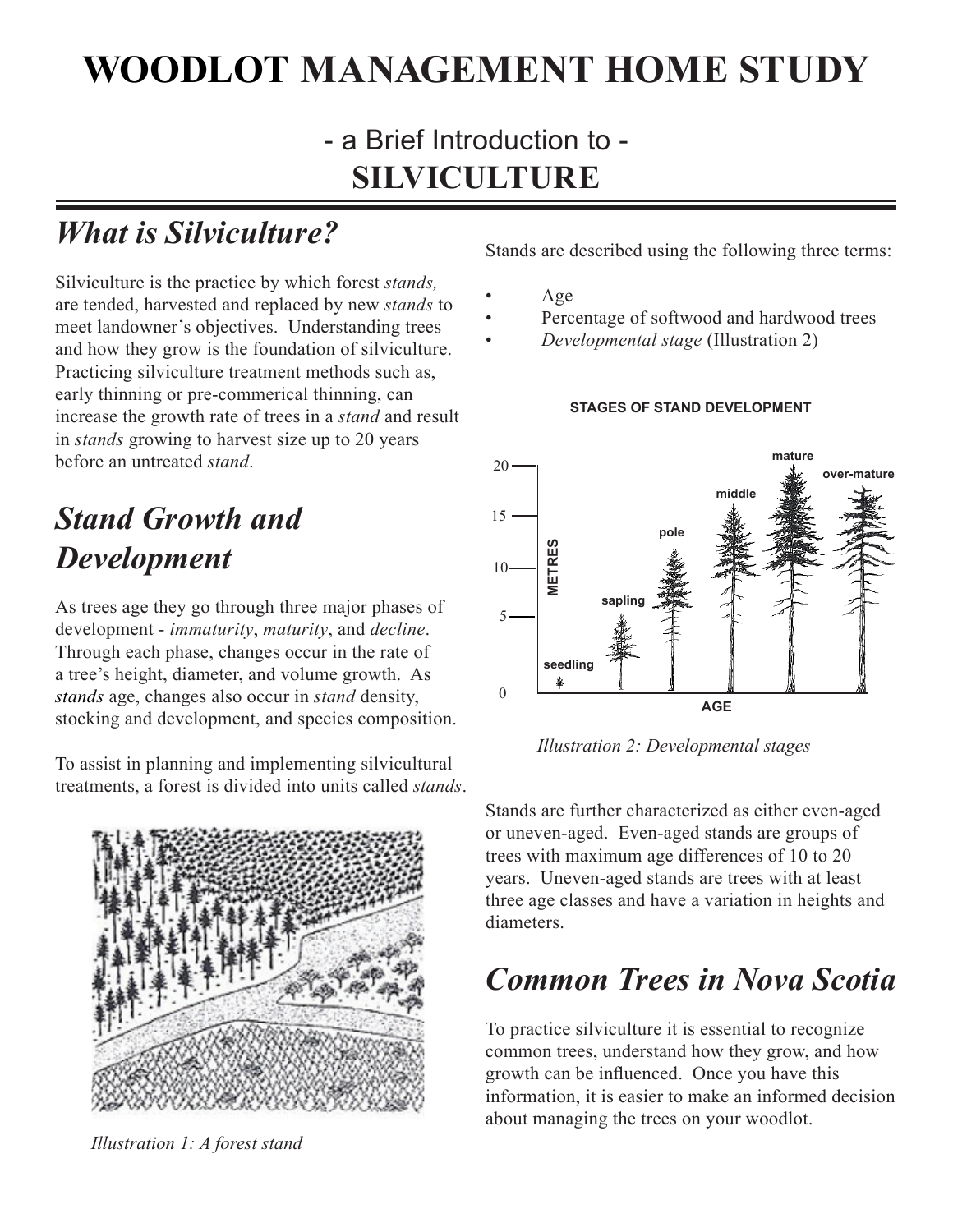| <b>Softwoods</b>    | <b>Hardwoods</b>       |
|---------------------|------------------------|
| Red Spruce          | Sugar Maple            |
| White Spruce        | Red Maple              |
| <b>Black Spruce</b> | <b>Yellow Birch</b>    |
| <b>Balsam Fir</b>   | White Birch            |
| White Pine          | Grey Birch             |
| Red Pine            | White Ash              |
| Jack Pine           | Red Oak                |
| Hemlock             | <b>Beech</b>           |
| Tamarack            | <b>Trembling Aspen</b> |

# *Physical and Biological Factors Affecting Growth*

A number of physical and *biological* factors continually influence the growth and development of forests. Physical factors include climate, soils, and location. Biological factors include the *silvics* of each tree species, stand density, and damaging agents such as insects. In an *ecosystem* all of these factors play a role in how trees grow.

When managing a woodlot, it is important to know which biological factors can be changed and which physical factors cannot.

### *Land Capability*

Land capability is determined by comparing the total age of a healthy *dominant* tree to its height. Favourable physical factors create a better land capability rating and enable a better response to silvicultural treatments. Sites with better land capability produce taller trees at a given age. Land capabilities are grouped by number. In Nova Scotia, the best land capability class is 13, sites with a capability class of four or lower are not generally worth spending a lot of time and money on.

### *Stand Density and Stocking*

Density indicates the degree of crowding trees within a *stand*. A species ability to survive in a dense stand depends on its height growth and to a greater extent, its ability to tolerate shade. It is important to consider this when planning silviculture operations.

Stocking refers to the amount of growing space used by trees. Throughout its life, a tree must have enough space to spread its crown and roots to reach maximum growth. If there are too many trees competing for the same space, the trees will develop smaller. If there are not enough trees and a lot of growing space, the trees will develop large limbs with extensive crowns. A *stand* is considered to be 100% stocked when there are enough trees to use all of the available growing space.

During growth, from seedling to maturity, (Illustration 2), trees are constantly competing for sunlight, moisture, food, and space. The healthier, vigorous trees on better sites soon overtop other trees to become dominant and co-dominant members of the *stand*. The remaining trees develop into intermediate or suppressed positions within the *stand* (Illustration 3).

#### **CROWN CLASSES**



*Illustration 3: Crown Classes*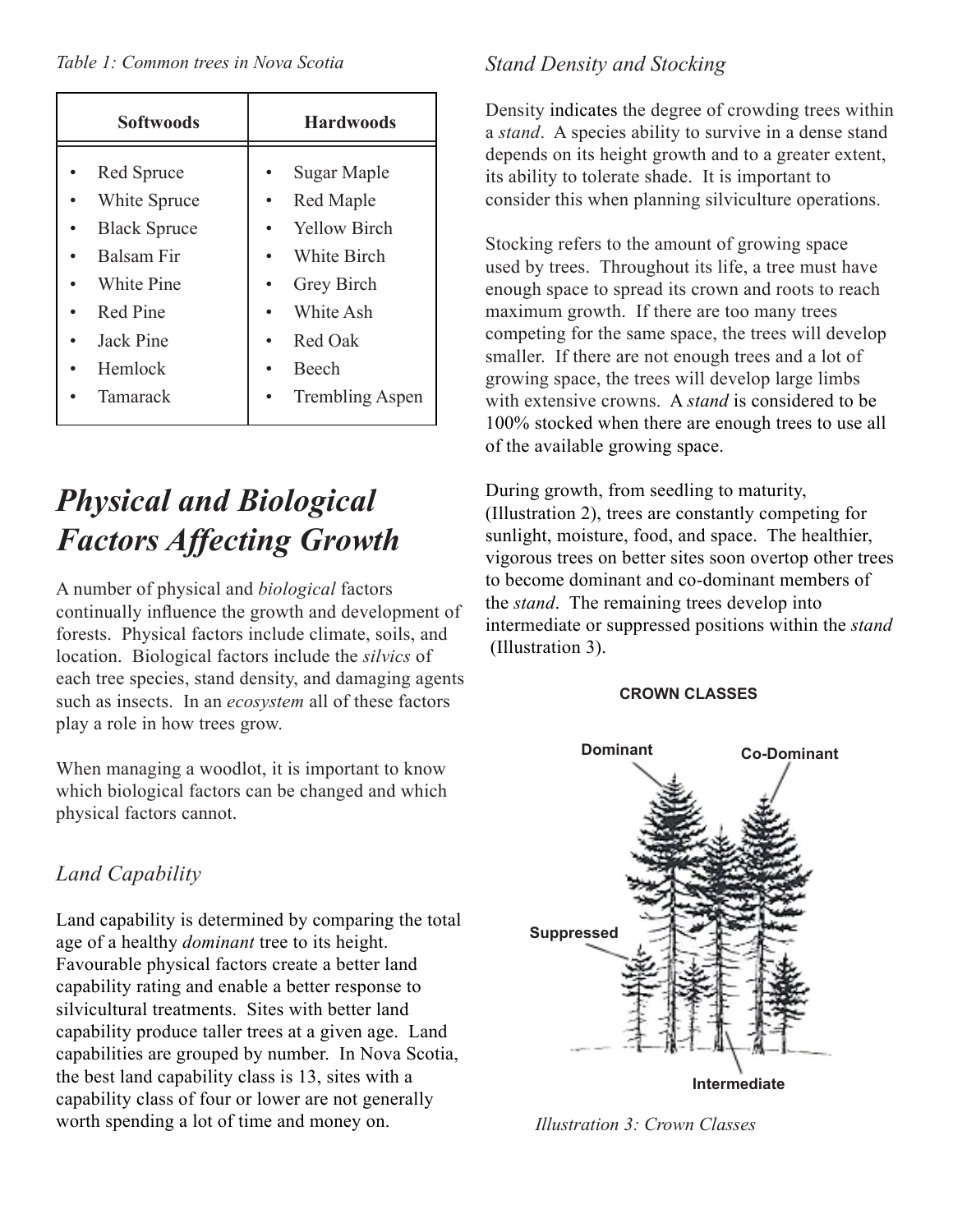### *Height Growth*

Although a tree will continue to grow in total height, the rate will decrease as the tree matures. The final height of a healthy, vigorous tree depends on the land capability.

#### *Diameter Growth*

Each year a tree produces an annual ring. The rate of diameter growth throughout a tree's life can be seen in the various widths of the rings. Diameter growth is directly related to stocking. If a tree is released from competition through silviculture, the rate of diameter growth will normally increase.

#### *Volume Growth*

*Stand* volume will increase as stocking increases as the site becomes more fully occupied.

#### *Species Composition*

As a *stand* gets older, the *intolerant* species within it generally die and are replaced by *tolerant* species that are able to compete and grow in the reduced sunlight.

## *Manipulation of Stands by Thinning*

Growth and development of a *stand* is significantly affected by the competition among trees within the *stand*. Competition must be adjusted at the appropriate time with spacing treatments to enhance the growth and development of your woodlot. Reducing competition by thinning allows remaining trees to grow to the *stand's* full capability. When this is done, more merchantable wood will be produced sooner. The extra space will also allow for the growth of larger trees that will have a higher timber value.

Thinning treatments remove undesirable trees and free the best trees from competition. Trees that are considered undesirable will vary with each situation, therefore it is important to always know what type of tree *species* or forest product you want to encourage on your woodlot.

#### **EFFECTS OF PRECOMMERCIAL THINNING**



*Illustration 4: For most trees, thinning results in dramatic increases in diametre.*

### *Glossary*

Biological - Characteristics of living organisms which influence their growth and health.

Declining stand - When height, diameter, and volume growth stops.

Developmental stage - This is determined based on average height and age of the trees within the stand.

Ecosystem - A dynamic set of living organisms (plants, animals, and micro-organisms) all interacting among themselves and with the environment in which they live (soil, climate, water, and light).

Immature stand - A stand of young trees past the regeneration stage usually showing good health and vigor.

Intolerant - Trees that require full sunlight to maintain vigorous growth.

Mature stand - When height, diameter and volume growth level off. Different species mature at different ages.